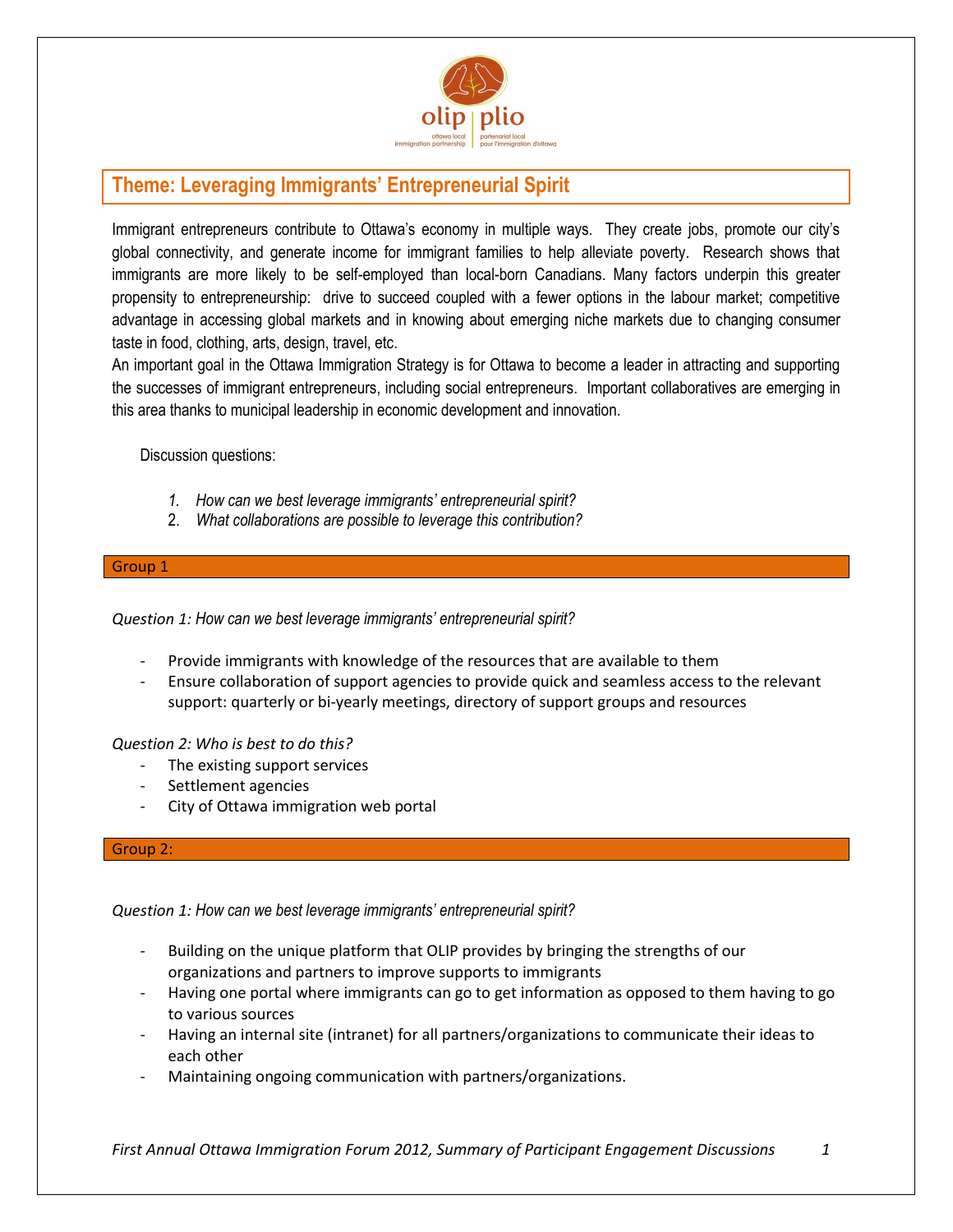

# **Theme: Leveraging Immigrants' Skills Through Internships**

Ottawa attracts the most educated immigrants than any other Canadian city; and a much larger proportion of local immigrants enter under the economic category than is the case for any other city.

It is estimated that immigration currently accounts for 100 percent of the city's net labour force growth, and 79 percent of our city's population growth. Yet, upon arrival, immigrants often find employers won't offer them a job in their field because they don't have the relevant experience in Canada. Yet, they can't get that Canadian experience until they obtain a job.

Building on initiatives like Federal Internship Program, created by Citizenship & Immigration Canada's Foreign Credentials Office, the OLIP's Economic Integration Sector Table is promoting greater use of paid internships to help resolve this pervasive catch 22. Internships help newcomers gain more familiarity with the profession-specific terms and practices used in Canada. They provide relevant local experience, which increases the odds that others in Canada will hire the newcomer (Oreopoulos 2009). For employers, internships provide an opportunity to tap into new talent. The significance of tapping into immigrants talents is illustrated by the fact that currently 38 percent of those with master's degrees in Ottawa are immigrants (Census 2006). In today's knowledge economy, employers cannot afford to miss this reality.

# Discussion Questions

- *1. What is needed to help employers create internships for immigrants?*
- 2. *Who is to best do it? What creative collaborations are possible to leverage this contribution?*

# **Key words emerging from discussion**

Organizational readiness; cross-cultural training; credential assessment; awareness of immigrant skills; mentorship; labour unions; organizational creativity; understanding demand and supply; incentives for employers; business case; promoting best practices; bridging programs; champions; internship hubs.

## Group 1:

*Question 1: What is needed to help employers create internships for immigrants?*

- Openness and readiness by the organizations What is 'readiness'?
	- $\checkmark$  organizational culture that is inclusive, values learning and sharing experiences
	- $\checkmark$  hiring managers who have cross-cultural training and are ready to work with temporary hires/interns
	- $\checkmark$  organizational support system where staff can act as mentors, not as managers
	- $\checkmark$  having the labour unions on board: while there may not be resistance from unions, there might be need to work with them and other partners internally to have everybody on board. As regards temporary vs. permanent hire status, for instance,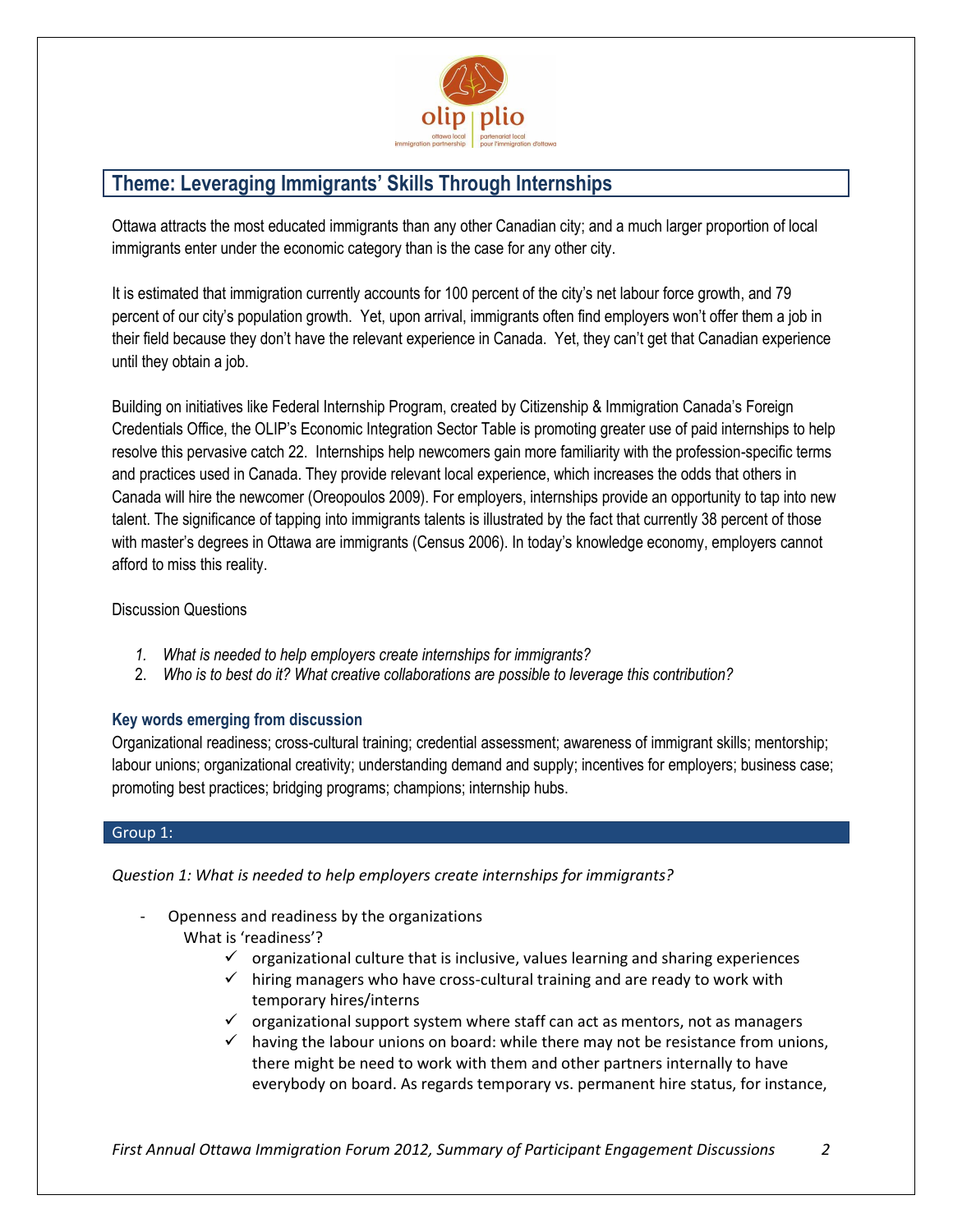

balance the number with union members, or agree on a number of temporary hires to be engaged

*Note:* On the role of unions in the City of Ottawa: The City of Ottawa needs to look at how internship impacts collective agreements.

Using existing networks and partnerships (LASI, OLIP, City of Ottawa Immigration Network)

*Question 2: Who is to best do it? What creative collaborations are possible to leverage this contribution?* 

- Unions in case of organizations that are unionized
- Anyone; it is the readiness of organization that matters more
- City of Ottawa, universities already have ability to hire temporary positions
- Partnerships, such as LASI, OLIP, City of Ottawa Immigration Network

# Group 2:

*Question 1: What is needed to help employers create internships for immigrants?*

- Hear from employers on their expression of need/interest.
- Create incentives for employers.
- Build stronger connection to service providers who are willing to adapt models from a better understanding of current needs and conditions. Encourage greater understanding of supply and demand. Strengthen link between opportunities and assets.

*Question 2: Who is to best do it? What creative collaborations are possible to leverage this contribution?* 

- Those who have the greatest labor market need (but they will need to consider ROI).
- Those providers that have client database.

### Group 3:

*Question 1: What is needed to help employers create internships for immigrants?*

- Employers must have jobs
- Employers who have jobs need to know the business case
- Showcasing the gainful examples by organizations who hire immigrants
- Promoting good models, like FIN
- HR processes to be in place (this is not easy but these processes must keep pace)
- Using contract positions, short-term jobs
- Tapping into the existing programs
- Recognizing employers' skills shortages and skills sets that immigrants bring
- Use LASI, Hire Immigrants, etc.

*Question 2: Who is to best do it? What creative collaborations are possible to leverage this contribution?*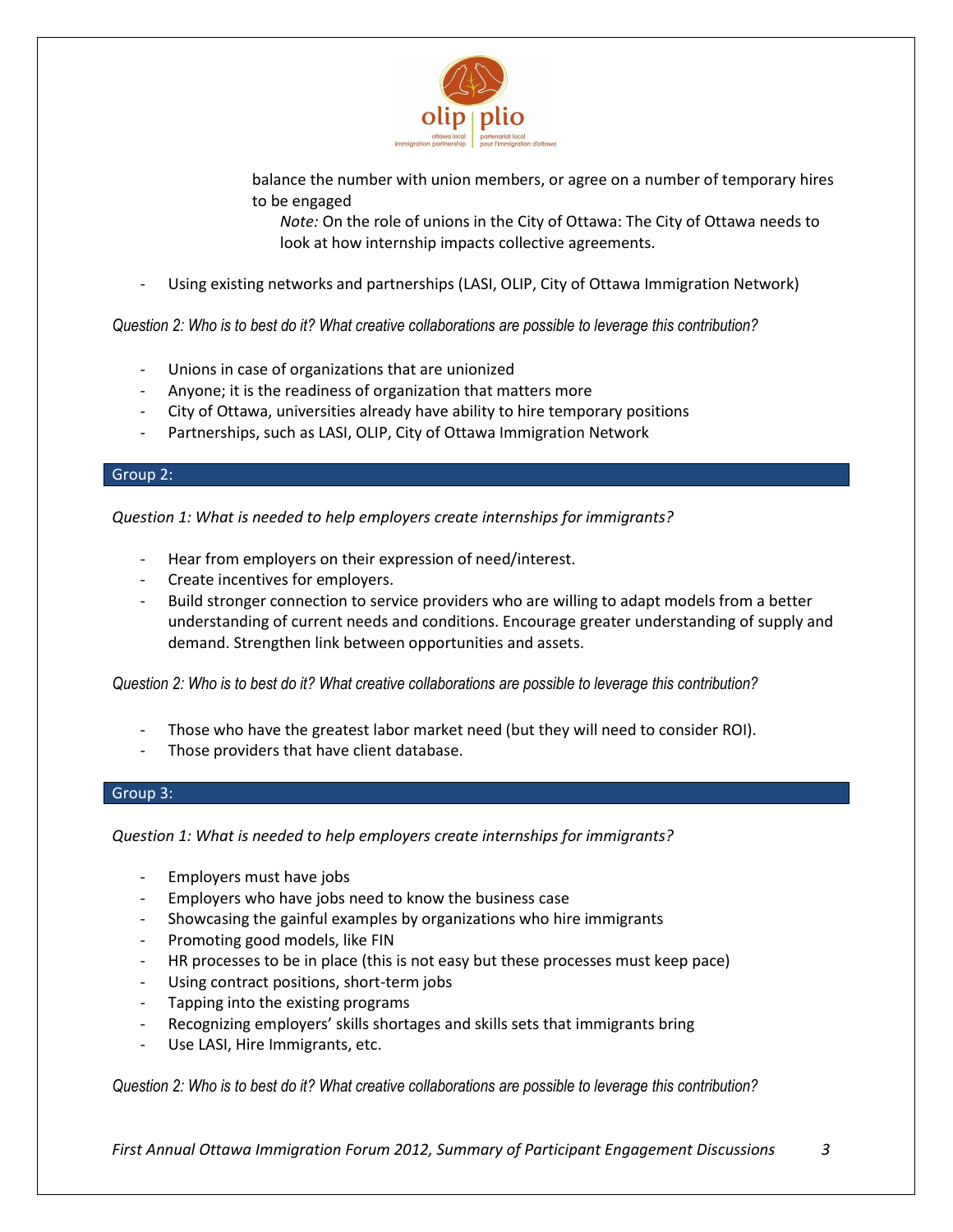

- Employers, especially large ones, but SMEs are innovation-drivers too!
- Immigrant servicing agencies *Note:* Collaborations are not essential but can be beneficial in managing risks, etc.
- Hire Immigrants organization has stupendous models already
- Conference Board of Canada has top-notch research on the immigration advantage and networking/convening leaders and practitioners
- Colleges have great bridging programs
- Governments at all levels
- Business associations and chambers of commerce
- Ethnic associations and community groups
- Coop groups and programs (especially for students)
- Funders to support paid internships and/or credit

### Group 4:

*Question 1: What is needed to help employers create internships for immigrants?*

- Commitment to designated positions
- Awareness of transferable skills
- Championship: someone who can initiate
- Competency-based assessment of individuals' skills
- Education on the process for employers
- Discussion in unions
- Assessing the difference between Canadian skills and international skills
- Consistent/same messaging from all groups
- Being linked to each organization's diversity inclusion strategies, not as a separate initiative
- Prioritizing in the budget
- Financial incentives/tax credits, etc. for employer
- Leveraging international company connections
- Cooperative measures
- Encouraging employers/human resources personnel to be more creative in hiring
- Tools and supports: best practices letting organizations that have done it present their business case
- Mentorship.

### *Question 2: Who is to best do it? What creative collaborations are possible to leverage this contribution?*

- Previously participating employers by presenting best practices
- Peer-to-peer conversations with employers who have had success. Example of a model: CareerEdge (Toronto) with TRIAC
- Involving professional licensing bodies
- Bridging programs/education/industry associations involved with employers.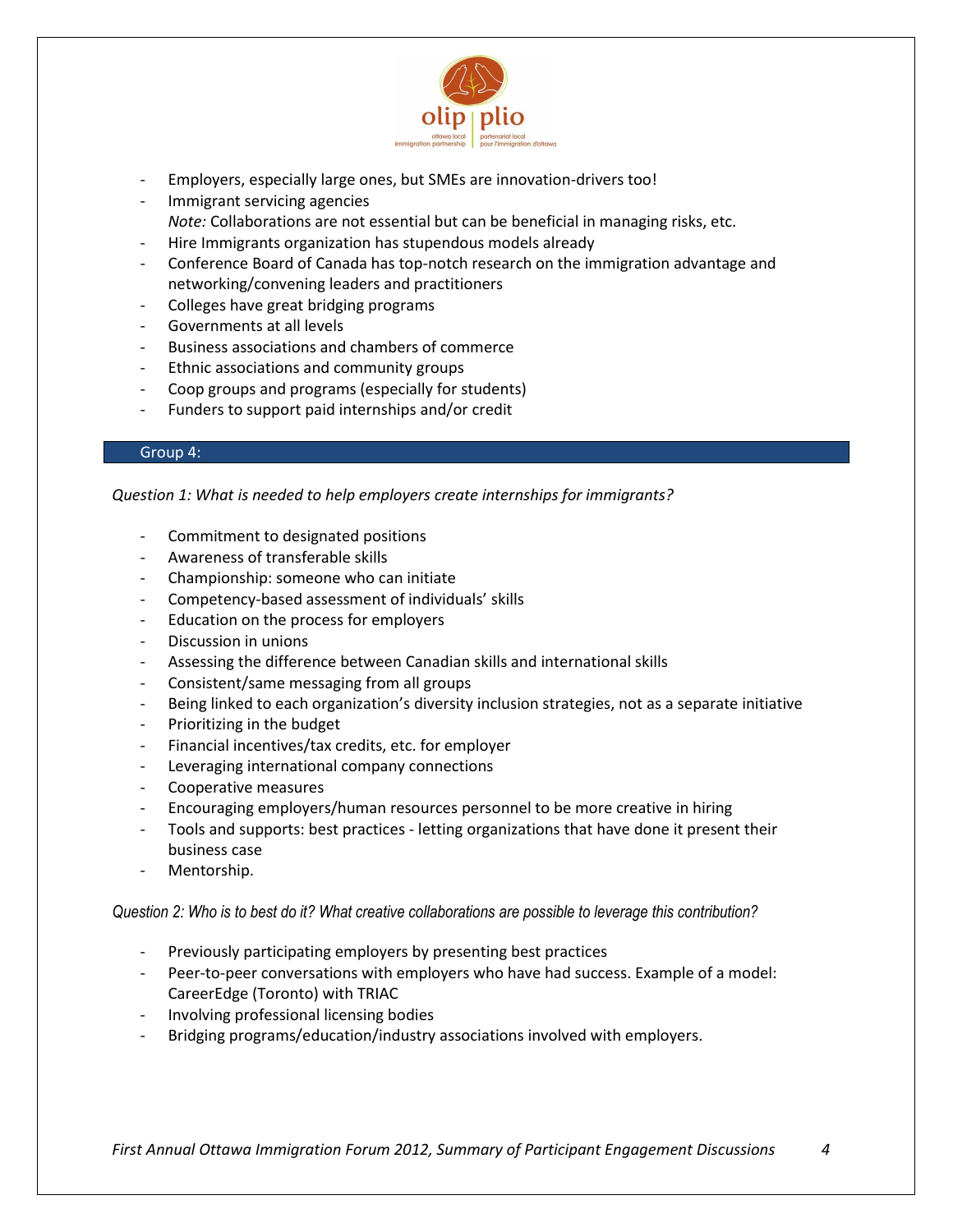

## Group 5:

# *Question 1: What is needed to help employers create internships for immigrants?*

- Create an internship hub (inspired by Hub Ottawa) in a physical location with a database
- Promote employer engagement: sell the case/value added to them; determine how they could be brought to the table
- Find ways of allowing employers to make their needs [for interns] known. This can be done by utilizing testimonials on the benefits to employers (e.g., taxable benefit for employers who engage interns) and workers (e.g., work experience value)
- Identify key decision makers in each sector, and promote collaboration between service organizations to increase ability to lobby for access to these resources
- Aim for a level of internship responsibilities that match and challenge intern capabilities, and enable discovery/personal growth. Create opportunities that cultivate, on one hand, know-how (opportunity to learn new skills) and, on the other hand, know-who (opportunity for networking, social connectivity).

# Group 6: (French)

*Q1. What is needed to help employers create internships for immigrants?*

- *Meeting employers*
- *Ice-breaking activities which allow immigrants to market themselves*
- *Helping students find potential employers (despite cultural differences)*
- *Working closely with employers*
- *Adapting strategies and contributions to categories of employers (SME, government)*
- *Leveraging on the differences and the innovation, while promoting "positive" images of immigrant workers*
- *Employers to share their success stories to initiate similar initiatives*
- *Mentorship*

*Q2. Who is best to do it?*

- *Concerned organizations (schools) and other groups who could offer awareness workshops*
- *Schools: hire immigrant graduates.*

**Theme: Leveraging Immigrants' Cultural Contributions for a Greater Vibrancy and Shared Sense of Belonging to Our City**

Historically, Ottawa has gone from a population of 87,000 people in 1911 – when visible minority residents accounted for less than 2 percent of the total – to an estimated 920,000 people in 2011, of which 22 percent are foreign-born and 19 percent belong to a visible minority group. Currently our city's population growth is sustained primarily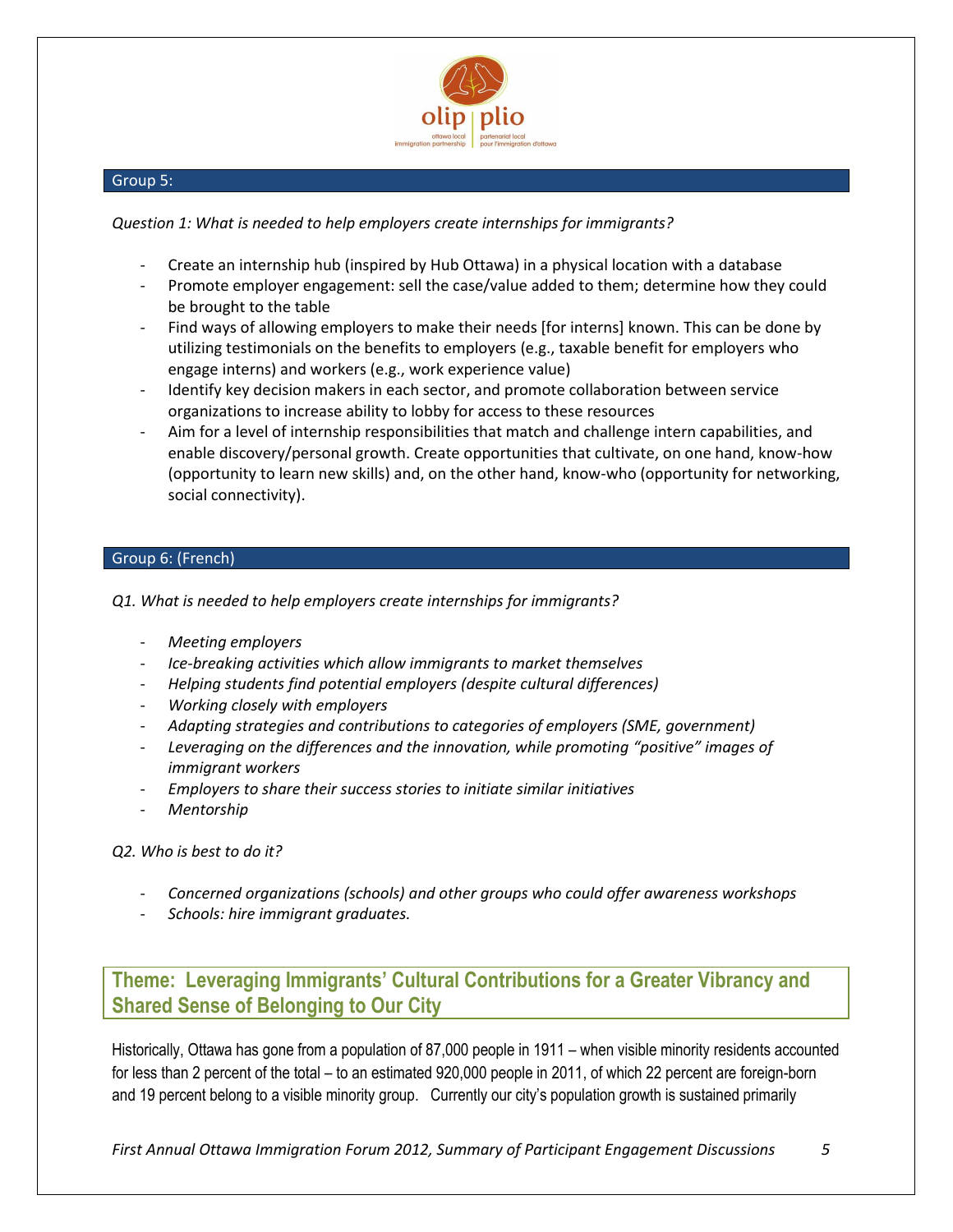

through immigration (79 percent). And a large majority of immigrants coming to Ottawa (75 percent) are visibly, culturally, and linguistically different from the dominant social groups.

Our city's diversity is increasingly evident in the private sphere. We have great restaurants catering to all culinary tastes. We have private clubs featuring a range of options for entertainment. Small boutiques have over time sprung across the city displaying a variety of tastes in home décor and fashion. Mosques are being built in many neighborhoods and a growing number of churches are run by minority leaders.

This flourishing diversity in the private sphere is ill-matched by the reality of our public sphere. Our public events, civic celebrations, recreation options, school curricula, physical infrastructure, and memory institutions reflect very little of the burgeoning diversity our city's population.

# Discussion Questions

- 1. *What is needed to leverage the flourishing diversity of our community into the public life of our city?*
- 2. *Who is to best do it? What creative collaborations are possible to leverage this contribution?*

# **Key words emerging from the discussion:**

Infrastructure for cross-cultural communication; organic events catering to cultural exchange; immigrant engagement in city cultural planning; media; public space, such as Ottawa Public Library; open communication and dialogue; intersectoral; community - wide effort.

### Group 1

*Question 1: What is needed to leverage the flourishing diversity of our community into the public life of our city?* 

- Opening up Ottawa's knowledge of its diverse communities; visible minorities do not participate in city-wide cultural planning
- Enhanced communication strategies that are inclusive, not assimilating
- Promoting 'cross-pollination' between communities and cultural events
- Consulting with community-based groups before constructing cultural programming to include these communities into such programming
- Promoting cultural exchanges through the arts, culture, culinary traditions to enhance crosscommunity interactions and spawn relationships. Organic events catering towards an exchange of practice/sharing practice between individuals and organizations
- Addressing the lack of knowledge or lack of outreach from city or funding organizations
- Addressing the problem of lack of funding opportunities available to cultural communities
- City needs to ease the navigation of their resources. City needs to participate in the community.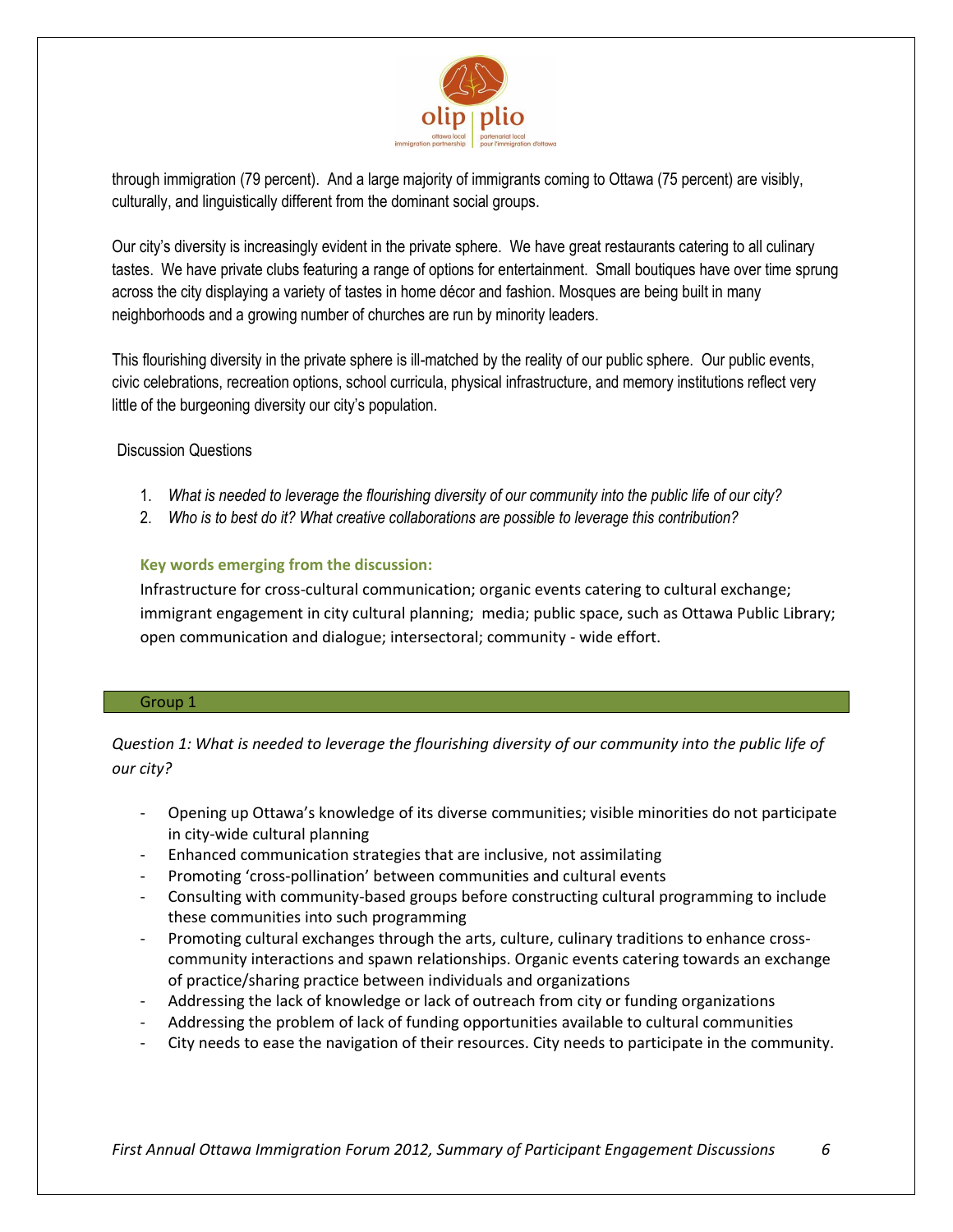

In conclusion, there has to be an *easier infrastructure for communities to cross-communicate*. Generate creative collaborations and support existing ones. Moreover, encourage communities to collaborate and exchange expertise from their field of knowledge.

## Group 2

*Question 1: What is needed to leverage the flourishing diversity of our community into the public life of our city?* 

- Communication between cultural organizations and community is key
- Encouraging cultural exchange
- Building a sense of belonging; promoting cross-cultural participation: "us" vs. "them
- Promoting civic participation, dialogue and connecting with the 3 levels of government, business and media.

## Group 3

*Question 1: What is needed to leverage the flourishing diversity of our community into the public life of our city?* 

- We need to know more about Ottawa's diversity: the statistics, profile of populations coming to Ottawa, etc.
- Identifying community leaders and public spaces that are engaging and inclusive
- Getting the word out there. There are great events happening, but communication is lacking.

*Question 2: Who is best to do it? What creative collaborations are possible to leverage this contribution?*

- The individuals and individual communities identifying champions.
- Community networks
- Through celebrations (sport, entertainment/food)
- Community newspapers and publications
- Individuals by taking personal ownership of achieving cultural integration. Everybody needs to be part of this change in our personal lives.

### Group 4:

# *Question 1: What is needed to leverage the flourishing diversity of our community into the public life of our city?*

- "Changer ma communauté" project at Ottawa Catholic School Board (learning about education in our school boards)
- Dialogue in public with community leaders
- Big commitment to shaking things up
- Public space for immigrants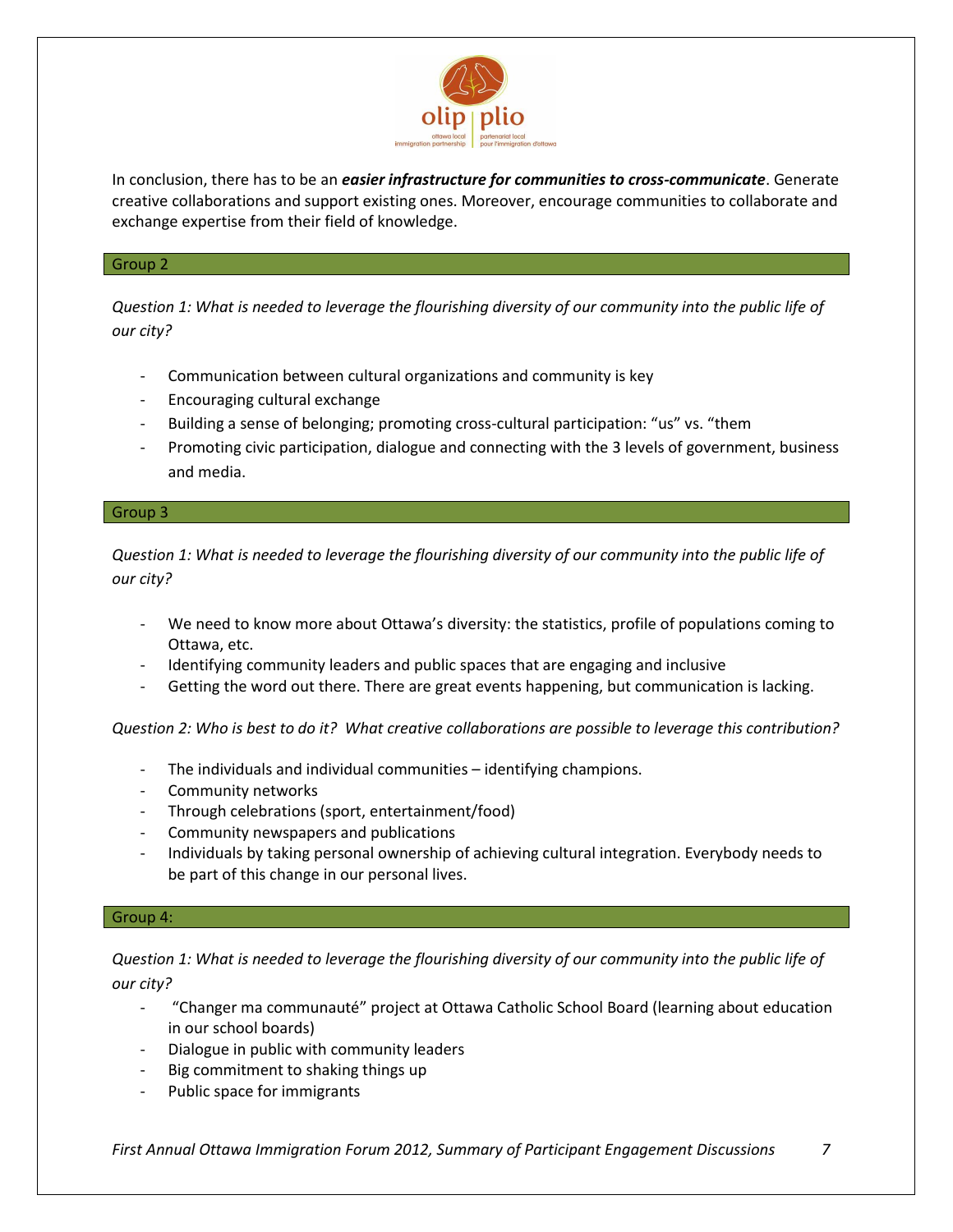

- Removing the barriers with professional organizations
- Structured systematic involvement of all main players, cultural committees, boards, media.

*Question 2: Who is best to do it? What creative collaborations are possible to leverage this contribution?*

- All main players and partners: 3 levels of government and funders, schools, businesses, NGOs, service and professional service organizations, media (TV, radio, newspaper).
- Service providers to create audio-visual tools. Examples include the experience of Inuit Truth and Reconciliation committee creating a video documentary of their Report.
- City of Ottawa contemplating idea of mentorship (re arts funding support)
- Artists, because they have special power to become symbols of society, representing what people are going through and their sense of identity
- Media/ movies
- Example of 'Contact Ontario', MASC (Multicultural Arts for Schools and Communities)
- Community development front-line workers at community health centers and community health and resource centers.

### Group 5:

*Question 1: What is needed to leverage the flourishing diversity of our community into the public life of our city?* 

- Increase inclusiveness and a sense of belonging
- Early diversity education
- Promote the notion of "us" not "them"
- Increase funding for grassroots organizations to promote awareness on their events, art, culture
- More annual events to promote discussions on immigrants and their contributions

*Question 2: Who is best to do it? What creative collaborations are possible to leverage this contribution?*

- City of Ottawa
- Media/social media
- Citizenship and Immigration Canada
- Community leaders
- Forum participants
- Cross-cultural participation
- Awareness
- Building capacity
- Building a sense of belonging: "us" not "them"

## Group 6:

*Question 1: What is needed to leverage the flourishing diversity of our community into the public life of our city?*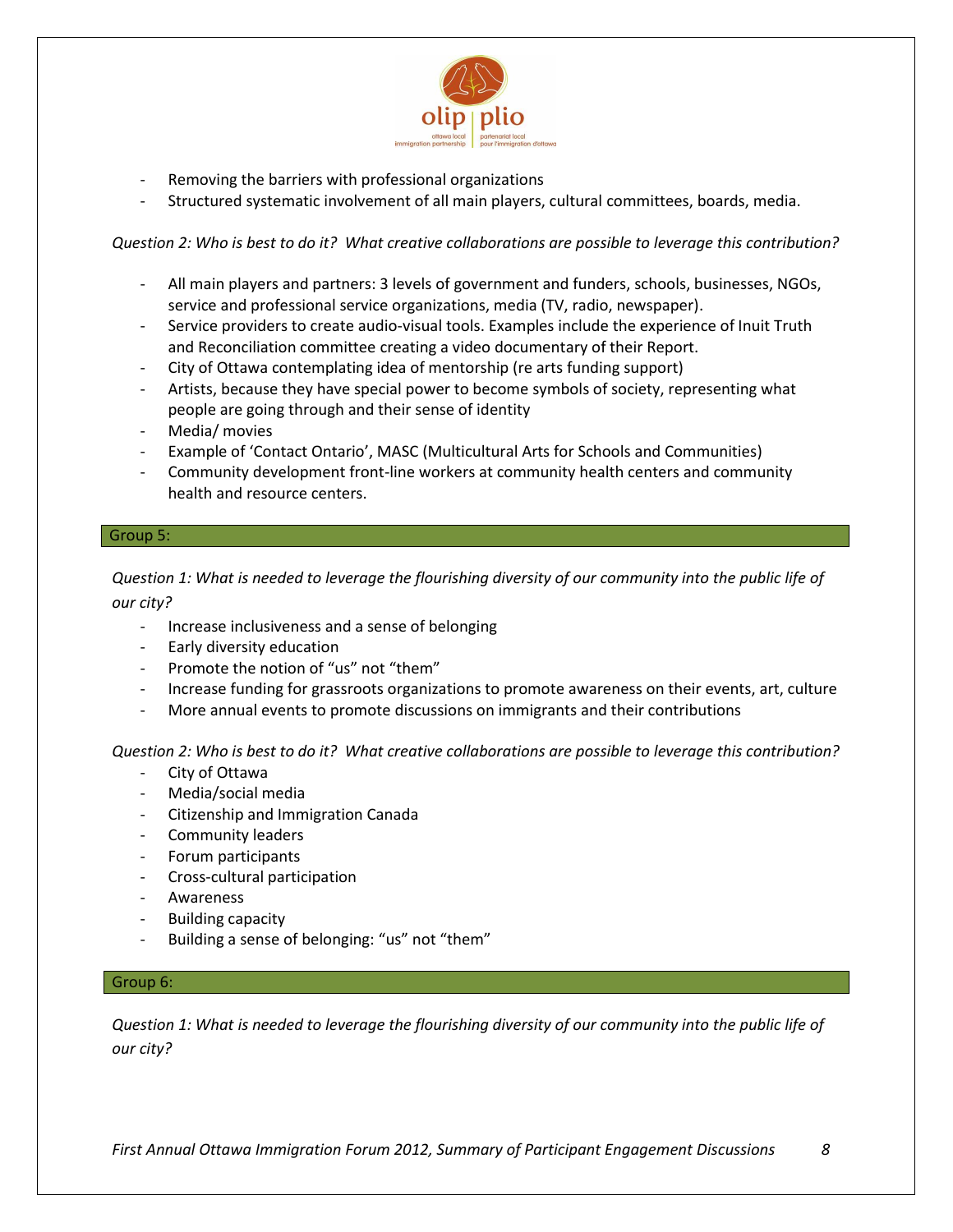

- Identifying talents of immigrant artists and gaps in leveraging it by collecting the data and studies
- Providing public space to artists to showcase their talent.

*Question 2: Who is best to do it? What creative collaborations are possible to leverage this contribution?*

- Ottawa Public Library and School Boards can develop opportunities to showcase cultural exhibits at no charge
- Community leaders who can step outside of their own cultural groups and help cross- cultural exchange
- Ethnic grassroots organizations themselves.

# **Theme: Leveraging Immigrants' Civic Contribution for Greater Progress in Equity and Inclusion**

An important, but often overlooked asset in Ottawa's arsenal for progress in equity and inclusion is the presence of a large number of integrated immigrants. The established, foreign born citizens of Ottawa share a profound awareness of the many challenges new immigrants have to overcome in order find their ways into their new community. Many among them are committed to helping new immigrants in their neighborhoods, workplaces, schools, and worship places. Some take on leadership roles in promoting immigrants' equitable access to social, health, and education services.

At the same time, many organizations that serve the diverse citizens of Ottawa encounter significant capacity challenges in their efforts to being accessible to immigrants. This is not surprising given that the journey towards inclusion requires sustained and comprehensive efforts to address staff training, human resource management, community connections, policy development, program planning, organizational culture, and so on.

- 1. *How can we best leverage immigrants' civic contributions – that is their awareness, commitment, and leadership – and at the same time help public service organizations progress on equity and inclusion goals?*
- *2. Who is to best do it? What creative collaborations are possible to leverage this contribution?*

# *Key words emerging from the discussion:*

Civic education and training; public spaces; community leaders and champions, community /grassroots networks; immigrant involvement in various boards; participatory program development with direct engagement of immigrants in devising services for them; volunteer opportunities; changing lexicons and stereotypes at workplace, starting from HR; community forums and celebrations.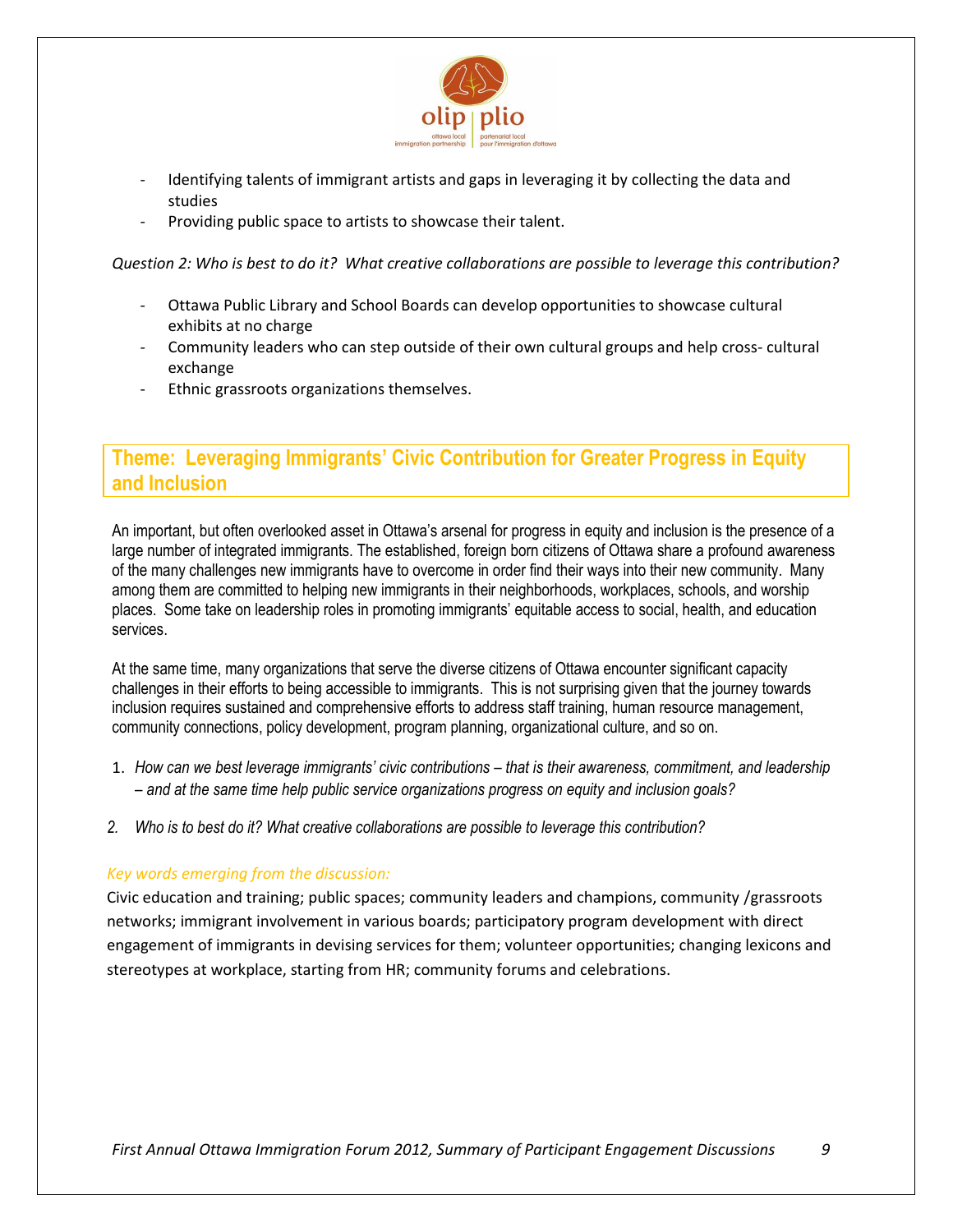

## Group 1:

*Question 1: How can we best leverage immigrants' civic contributions – that is their awareness, commitment, and leadership – and at the same time help public service organizations progress on equity and inclusion goals?*

- Build the capacity to advocate; identify and cultivate leaders
- Promote immigrants' involvement and participation in decision-making process
- Enhance participation on different boards and other decision-making bodies
- Build collaborations, partnerships
- Provide volunteer experience
- Enhance skills for representation
- Organize support groups; explore or start new initiatives
- Organize community network or individual champions
- Bring commitment and patience to process to bring about the change.

## Group 2:

*Question 1: How can we best leverage immigrants' civic contributions – that is their awareness, commitment, and leadership – and at the same time help public service organizations progress on equity and inclusion goals?*

- Conduct awareness training: avoid the assumption that newcomers know Canadian institutions and systems; prepare teachers for civic training in schools
- Overcome the disconnect between the service provider agencies and the newcomers: we think we know what they need, but instead we need to go to the community and ask them first-hand what they need
- Offer a feedback service for newcomers to voice their opinions and concerns
- React to the needs as they are asked utilize 'user-driven' services
- Invite the communities to integrate, not segregate themselves
- The word 'inclusion' has to be deeper than just inviting to participate.

*Question 2: Who is best to do it? What creative collaborations are possible to leverage this contribution?*

- Settlement services and real people
- Engaging the newcomers already in the system to contribute to engaging other newcomers
- Using an immigrant 'exit survey' to help determine ROI

#### Group 4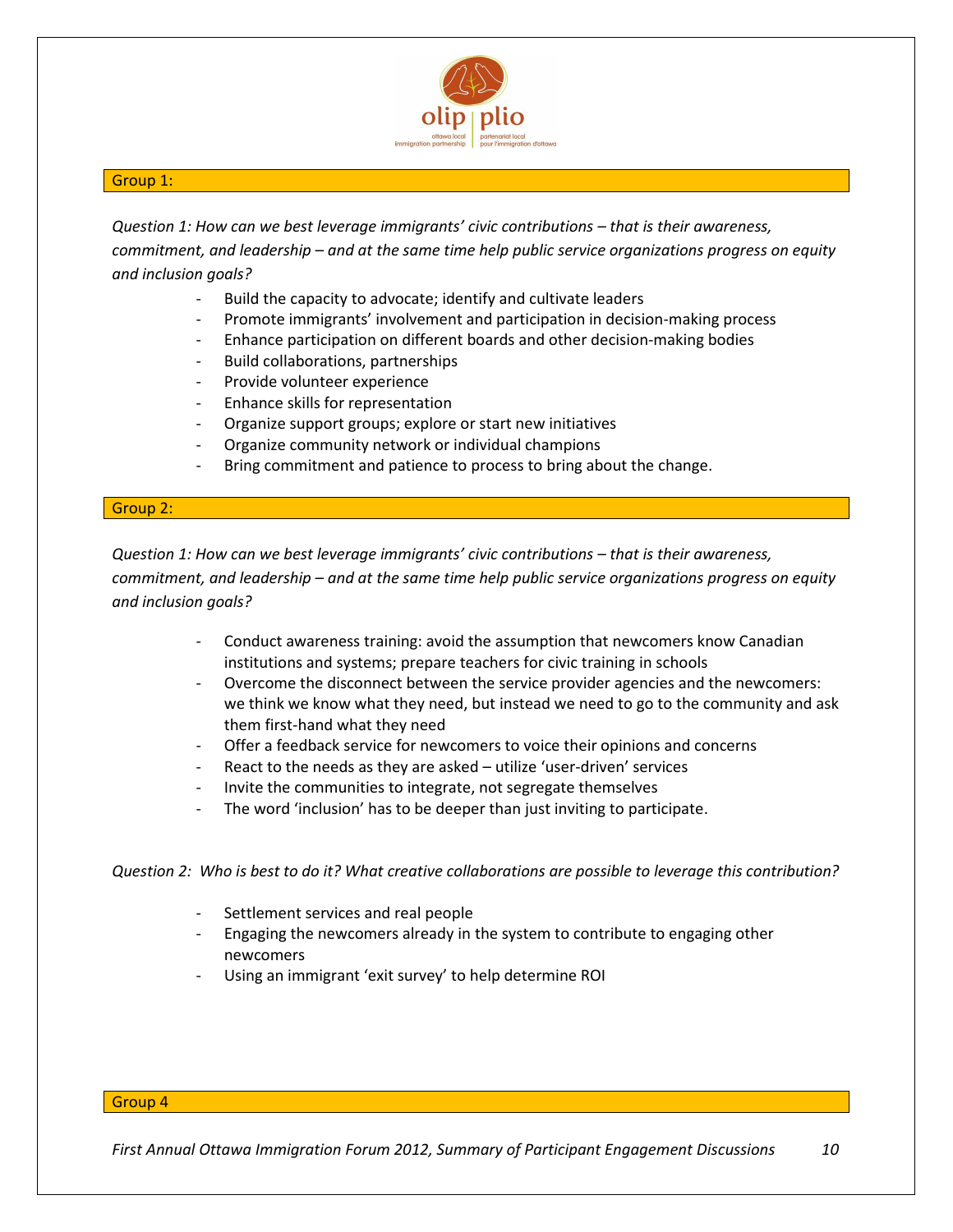

*Question 1: How can we best leverage immigrants' civic contributions – that is their awareness, commitment, and leadership – and at the same time help public service organizations progress on equity and inclusion goals?*

- Have more newcomers as members of the Boards
- Change the bias/barriers associated with newcomers:
	- $\checkmark$  Check individual's skill set first
	- $\checkmark$  Give them opportunity to gain 'Canadian' experience
	- $\checkmark$  Thoroughly recognize their credentials in a timely and efficient manner
- Educate staff about benefits of hiring immigrants (i.e., they bring in new ideas, innovations, creativity)
- Review present policies and revise them to be more inclusive, and influence change
- Ensure that policy drives action
- Start with Human Resources this is where education begins
- Seek more representation of diverse population in the workplace
- Use diversity to inspire change and growth

*Question 2: Who is best to do it? What creative collaborations are possible to leverage this contribution?*

- Leaders of individual organizations
- Collaboration with the organizations' funders

## Group 5:

*Question 1: How can we best leverage immigrants' civic contributions – that is their awareness, commitment, and leadership – and at the same time help public service organizations progress on equity and inclusion goals?*

- Teach newcomers how to use existing structures
- Create spaces, opportunities for newcomers to engage beyond their "comfort zone"
- Remember that 'inclusion' sometimes entails developing specific initiatives for newcomers, sometimes it also means ensuring their involvement in existing program
- Get community together to celebrate diversity and vitality

*Question 2: Who is best to do it? What creative collaborations are possible to leverage this contribution?*

- Inter-sectorial collaboration
- Community forums they create opportunities around engagement
- Recognize cultural moments through diverse cultural celebrations creating a sense that this is also their space
- Reflect community diversity in staffing/volunteers
- Step-by step effort, starting with volunteers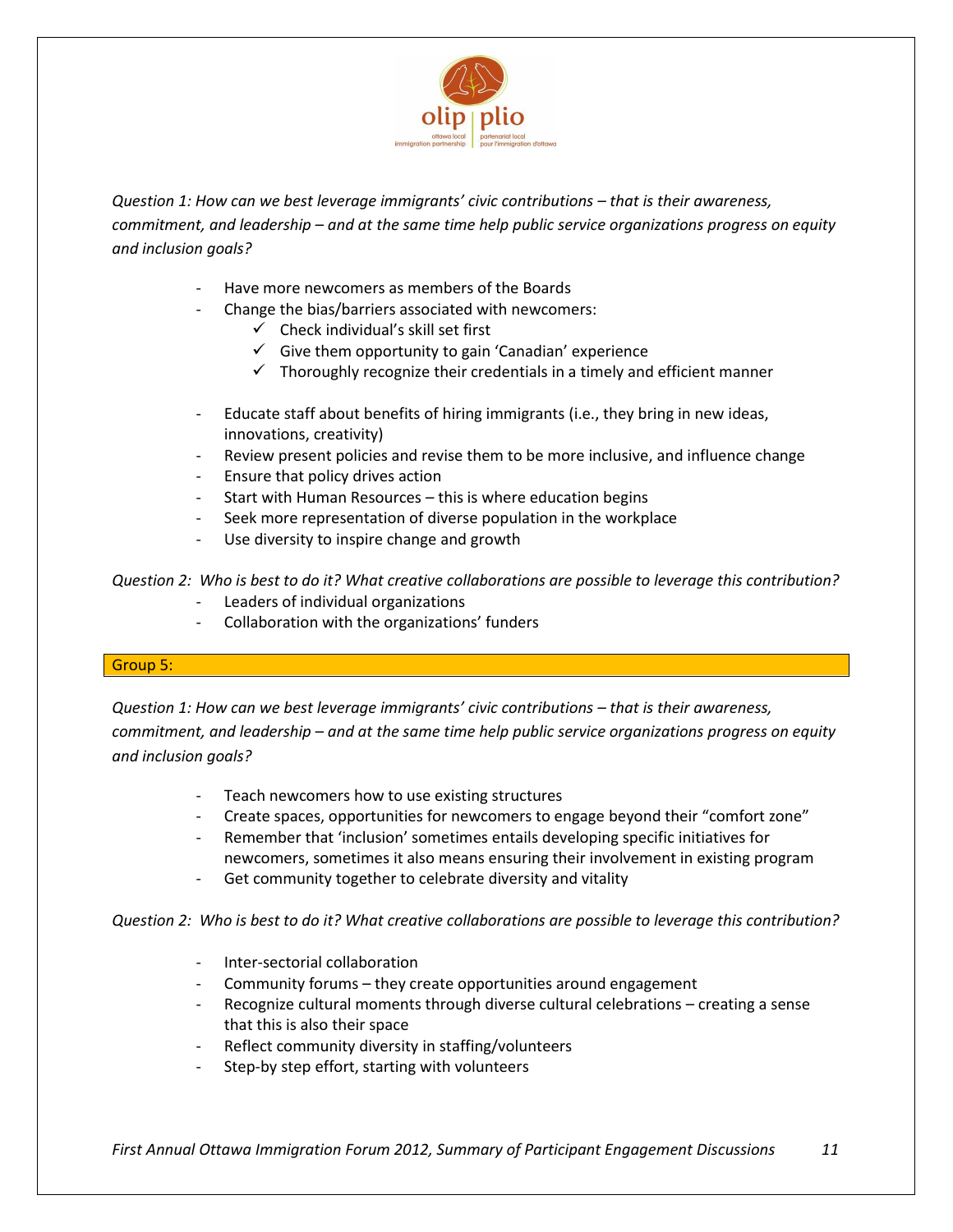

- Ensure that communities see themselves in changes in organizations; acknowledge their role in change

#### Group 6

*Question 1: How can we best leverage immigrants' civic contributions – that is their awareness, commitment, and leadership – and at the same time help public service organizations progress on equity and inclusion goals?*

- Make it a priority: reflect in the organization's strategic plan, understand the benefits to organization, address resistance by recognizing and acknowledging organization's own culture
- Make the organization accessible for all
- Reflect diversity in hiring practices: determine the right medium for job advertisement (online, etc.) and use multiple languages
- Increase knowledge of newcomers about how to access public organizations (City of Ottawa, community facilities and resources, etc.); hold free accessible public events frequently
- Involve diverse communities in discussions and program planning, not just as clients but as cobuilders
- Give information in a simple language
- Reach out to specific communities. Build trust and rapport. Use 'deep outreach'.
- Be mindful of language considerations (English/French/others)
- Evaluate to ensure that services are accessible and in comfortable locations; greetings are in multiple languages.

*Question 2: Who is best to do it? What creative collaborations are possible to leverage this contribution?*

- Involve immigrants themselves in the process: from being clients to participants
- Organizations and bureaucracy are to be flexible; allow communities to shape/own their programs and processes
- Connect with key leaders
- Real listening leads to changes in action
- Identify existing resources (who can contribute what and how much?)

In conclusion, make the organization/self-accessible via outreach to communities and via organizational change.

*Look out:* who's excluded?

*Look in:* how can we change?

### Group 7